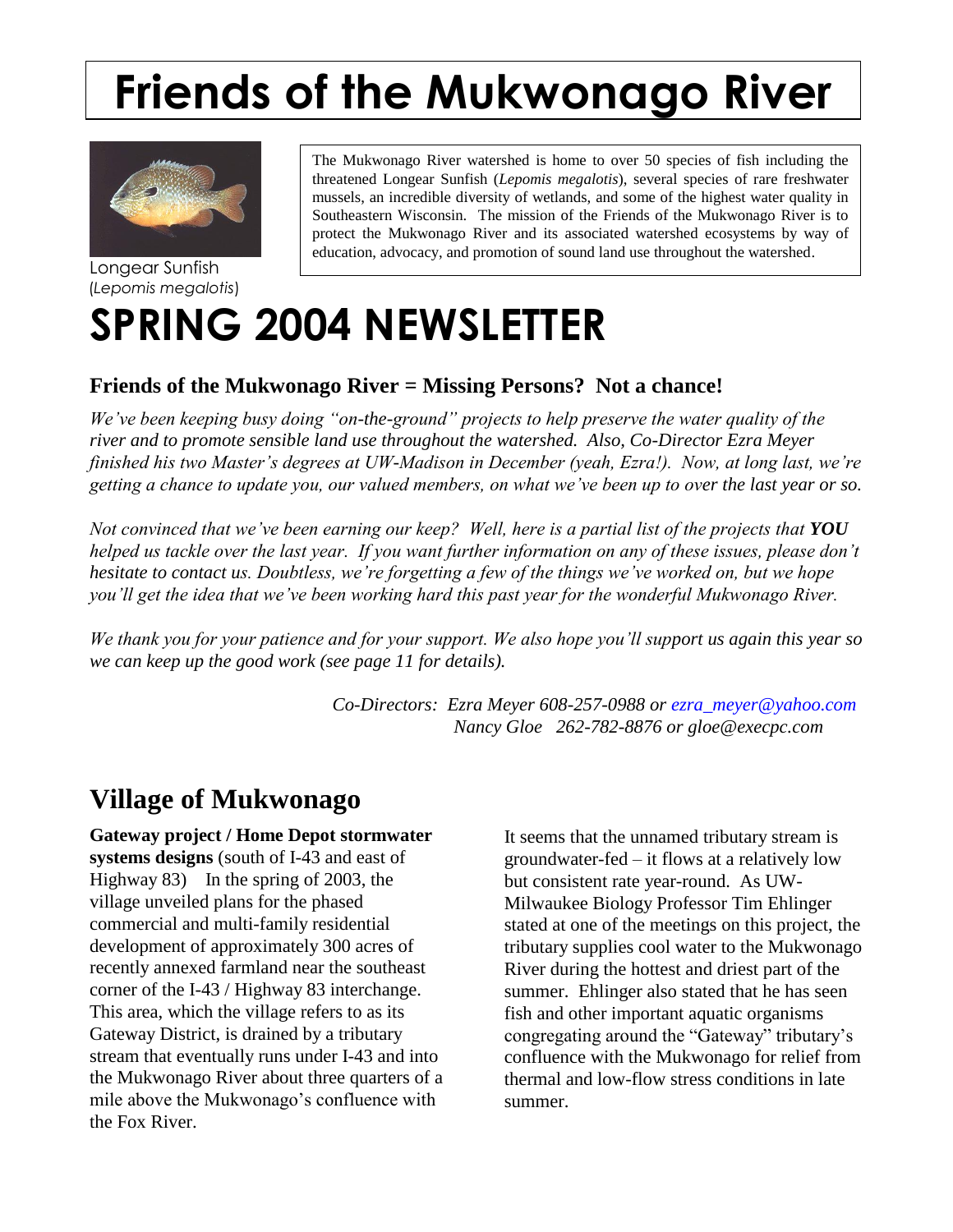Development in the Gateway District and the impervious surfaces (roofs, roads, parking lots) that come with it not only create the potential for degraded water quality in the Mukwonago River downstream, but they can also (unless designed properly) prohibit rainwater from infiltrating into the ground and recharging the groundwater. This could lead to reduced flows in springs along the tributary and the Mukwonago River itself, thus reducing the benefits of the cool water and consistent flow they supply to the lower river's numerous species.

**There is also a human impact in relation to reduced groundwater recharge. Much of the rainwater that permeates the ground surface eventually works its way through the soil and ends up in the aquifer that all watershed residents use and drink every day. Waukesha County, especially the area to the east of the watershed, is in a serious groundwater shortage. All of this adds to the rationale for focusing our efforts on managing stormwater runoff in our developed areas in a way that attempts to maintain the hydrology that has existed for centuries prior to development.** 

To the credit of the village's leaders (and their planning and engineering consultants), the Friends were invited to comment on the design of the Gateway District's stormwater management system early in the process. We were hoping to see a cutting-edge, riverfriendly approach to the planning and engineering of the Gateway, and we had some questions, both on the specific steps the village would take to minimize impacts on the river and on the situation surrounding this tributary which has been historically, heavily altered by agricultural activities. Our involvement continued, but as the village's planning process and the associated DNR permitting process began to wind down, we were left with more questions than answers, so we went looking for a "cutting edge, low impact stormwater management" consulting firm that would be

willing to review the plans for **us** from an expert's perspective (the village had their experts, who were doing an excellent job, but who were not necessarily looking at the problem from the standpoint of maximizing the outcome for the river.) We were able to find such a firm and one that we could hire at a price our budget could handle. That firm was Applied Ecological Services (AES) out of Brodhead, a firm renowned for its work in innovative stormwater management and ecological restoration. Unfortunately, by the time we found AES, the DNR permits were already public noticed (meaning there were less than thirty days for interested parties to provide the DNR with comments and concerns). In order to allow our engineer more time for review, we were forced to hire an attorney and file formal letters of objection to the Village Gateway and Home Depot permits.

By "forcing the issue" a little bit, we succeeded in getting the DNR and the village to pursue answers to some of the previously unanswered questions and to come to a fuller understanding of what we were looking at in the Gateway tributary area. Our engineer, our attorney, and Dr. Ehlinger from UW-M suggested several improvements to the proposed designs, some of which were added to the plans. Fortunately, the improvements were not too major. In summary, we feel that the designs for the village's and Home Depot's stormwater treatment systems are as good as they can be given the challenging constraints that surrounded this project.

We give the village and their engineering firm a lot of credit for getting us "most of the way" to where we needed to be in this project. Also, The Home Depot paid Applied Ecological Services for their time spent reviewing the store's stormwater design. Thank you, Home Depot! The village did not agree to such a partnership at the time. Finally, we would like to extend our deep gratitude to Tim Ehlinger, Attorney Dennis Grzezinski, AES engineer Doug Eppich, the Village of Mukwonago's engineers Kurt Peot and Steve Worster and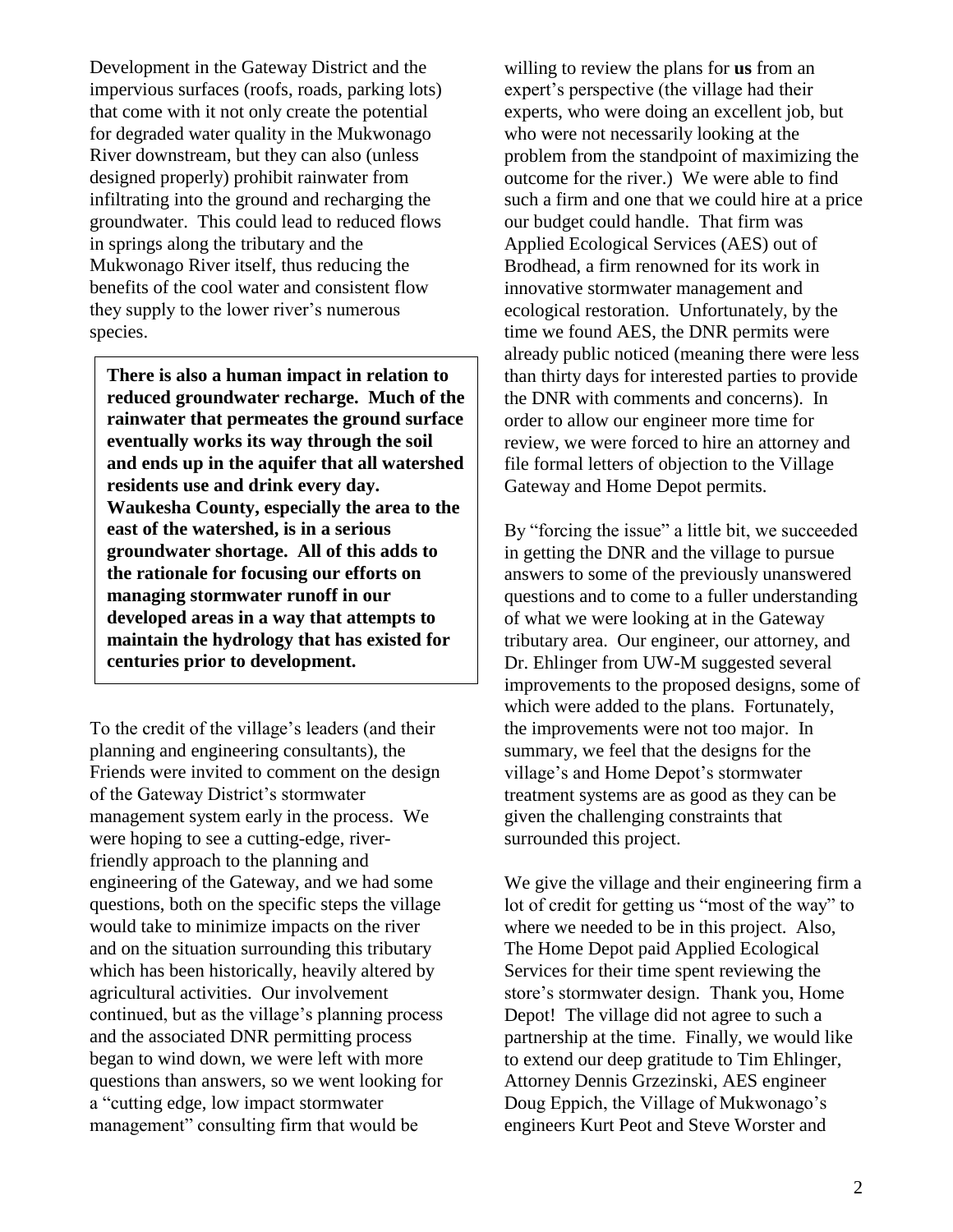DNR Water Quality Specialist Pam Schense for their help and support on this project.

*Between attorney's fees, engineering fees, and costs for copies of plans, this project set the Friends back almost \$1,000--a budget buster. We would not have had that \$1000 to spend, though, had it not been for those of you who supported us last year with a membership donation. It was your support that allowed us to grab these projects by the horns and prevent major harm to the river. For that, we are very grateful. Please consider renewing your membership (see page 11) so that we can continue to take on these challenges, especially as new tenants move into the Gateway (such as Wal-Mart with its new superstore) and begin designing their stormwater systems.* 

It is important to remember that the last stretch of the river below the Phantom Lakes dam and running through the Village of Mukwonago harbors an incredible diversity of fish, mussels, and other species that aren't found in too many other places in the region. Because of the kinds of development that tend to occur in urban areas like the Village of Mukwonago, the threats to this area are arguably the highest faced by any part of the watershed. This combination of factors makes for a very dicey situation in the village. It will call for creative efforts on the part of all involved, as well as vigilance on our part. The fact is that the shortterm economic forces at work make it difficult for decision-makers to pay needed attention to the potential for long-term degradation of the incredibly special natural resource that is the Mukwonago River.



#### **Waukesha Memorial Hospital stormwater system design** (another Gateway District

project) While the above issues were transpiring, Waukesha Memorial was working on the design of their new Mukwonago facility, which is a part of the Village of Mukwonago's Gateway District Phase One. We initially contacted Administrator Ed Olson and Vice

President Matt Wade with the intent to inform them about the importance of the river. Our "Glacial Refuge" video came in handy. We asked if they'd be willing to have Applied Ecological Services review their stormwater management plans. They agreed and picked up the tab for AES' services. Our engineer, again Doug Eppich, made several important recommendations for modifications to their plan. Working closely with the hospital's engineers, we were able to convince the hospital to incorporate virtually all of those suggestions into their final plans. Three cheers for the good folks at Waukesha Memorial Hospital and their concern for the health of the Mukwonago area's environment as well as its citizens!

**Pinehurst Village/Minor's Homestead Phase II** (northeast corner of Hwy LO and I) If you include Minor's Homestead Phase I, these three connected residential developments will add over 200 new residential units to over 200 acres of land that was only recently annexed to the village (including several acres of wetlands unsuitable for building).

Similar to the Gateway, much of this parcel slopes to a drainageway which runs under Hwy LO and into the river just above Phantom Lake. Many of the stormwater runoff and groundwater concerns cited above apply here as well. When we contacted the developer's representative last fall and asked him to inquire about the possibility of their paying for an AES analysis of the plans, he came back with an answer in the affirmative. The developer agreed to have Applied Ecological review the stormwater plans for the Pinehurst development and the second phase of Minor's Homestead. Then, the developer, apparently without much difficulty or disagreement, agreed to incorporate virtually all of our engineer's recommendations into his stormwater plan. These changes were relatively minimal, but we thank Bill Wondrachek from M.P. Land, Inc and his boss Mike Schutte for their cooperation on this project.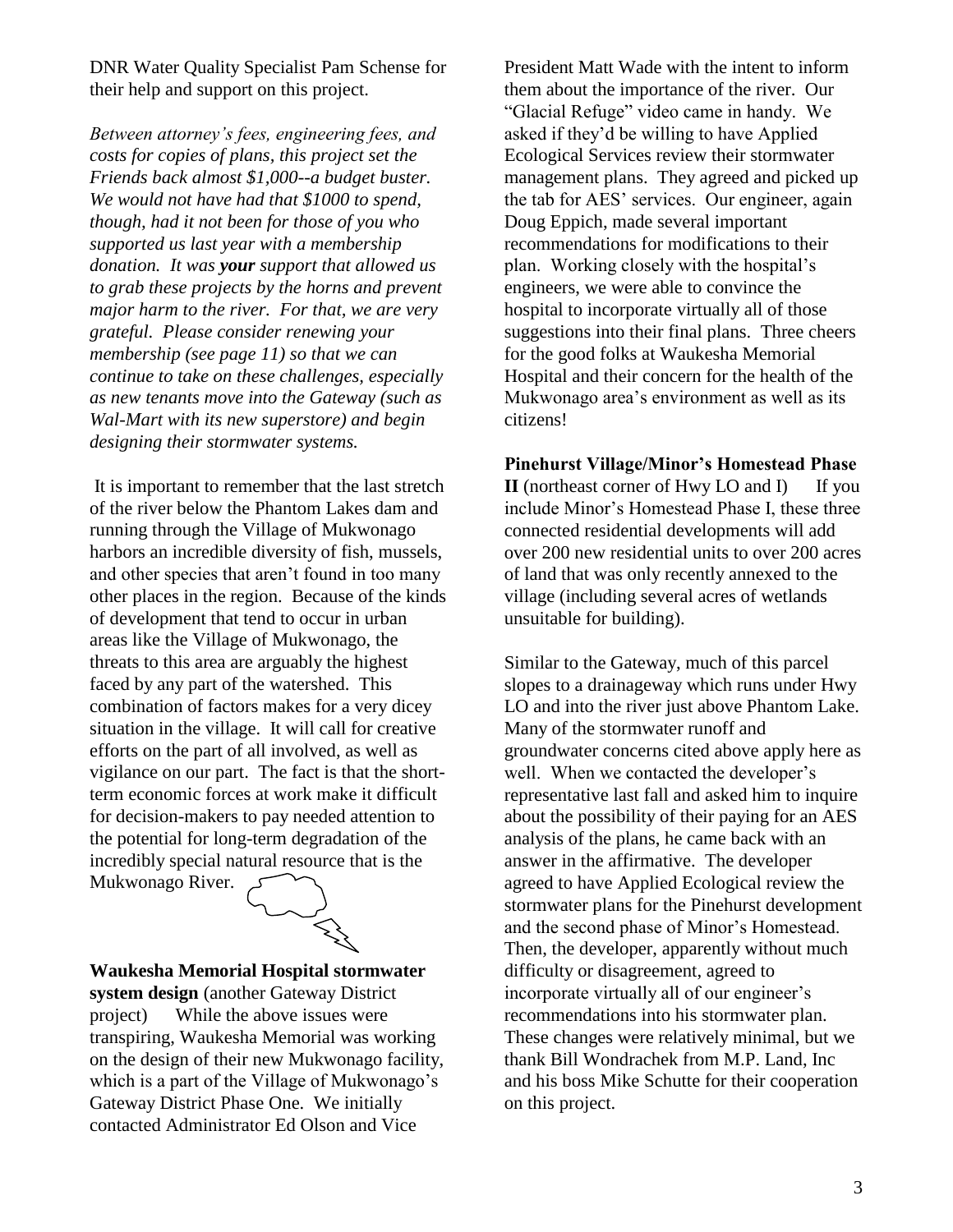#### **Highway ES widening / resurfacing project**

Storm events can cause soil erosion from improperly managed road (and other) construction projects to run into nearby streams. For the fish and mussels of the Mukwonago River, this would be a particularly damaging occurrence. Thankfully, we now have the tools and the know-how to avoid these problems. With this in mind we contacted the Waukesha County Dept. of Transportation (DOT) last year and tried to impress on them the importance of the Mukwonago River. We insisted that good erosion control practices be a high priority on this project. The DOT responded to our requests and made it known to their contractor that erosion control was to be carefully tended to. In late June of 2003 we had back-to-back "gully washer" rain events in the area. Some soil was lost through a silt fence to Phantom Lake, but we do not believe that this event will have any long term effect on the lake or the river downstream. Thanks are in order to Dan Schneider of STS Consultants, Maureen Millman of DNR, and Rick Harley of the DOT for their special attention to this project.



## **Town of Mukwonago**

**Award given to outgoing Town Chairman** 

In April 2003, the Friends gave its first Water Quality Award to outgoing Town Board Chairman Tom Stuart. During Tom's tenure the town adopted several growth control measures such as the proposed development point system (which ranks proposed developments according to how well they fit into the community, protect natural resources, etc.) and an allotment system which would essentially limit the number of building permits granted each year to 50. Tom also got the town started on the path to several positive initiatives such as the encouragement of conservation subdivisions, the initiation of a study committee to pursue a purchase of development rights program for the town, and the retraction of the conditional use permit for a potential major resort on the Rainbow Springs property. When Tom took the helm, the town was essentially allowing unbridled development and it had lost nearly half of its historic farmland. Through Tom's leadership the town is now charting a path to controlled, measured growth and (hopefully) long term preservation of open space, all of which bodes well for the Mukwonago River and its associated watershed ecosystems. We salute Tom for his leadership and wish him well in his retirement.

**Park and Open Space plan** Last summer the town took the important step of adopting as a part of its master plan the Park and Open Space Element of the County's Master Plan. This step ensures a level of consistency in the ways each unit of government works to implement the plan's provisions. It will also help to minimize inefficient duplication of services.

**Conservation subdivision ordinance** This is another important growth management tool that the town is working to add to its tool box. Our hope is that the ordinance will be set up in such a way that incentives for developers will lead them to choose the conservation subdivision approach which is environmentally (and often financially) a better route the vast majority of the time. Ezra continues to serve as a community resource on this committee.

**Purchase of Development Rights** (PDR) The town has been working hard and putting together information on the costs and benefits of a program of this type. A PDR program would give local farmers and other owners of large parcels of land an additional option (besides development) when they decide to get out of farming, retire, move out of town, etc. It would also provide the public benefit of perpetually preserved open space and ag lands. This initiative will go a long way toward helping the town to balance landowner's rights and expectations with the quality of life of the community as a whole and the protection of the environment (both for its own sake and for the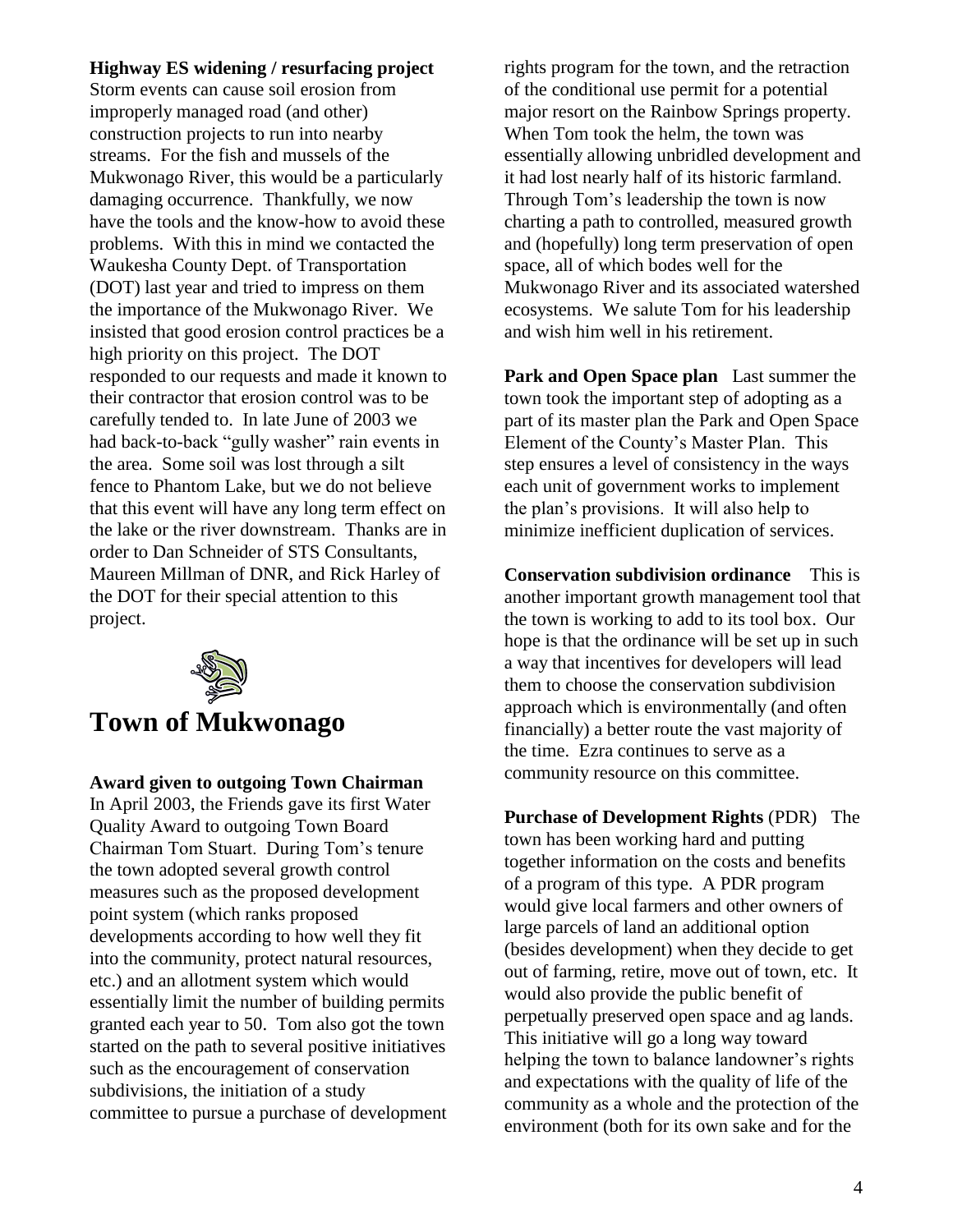benefit of future generations). We hope town residents will stay in tune with this process and lend support when called upon to provide input on the idea. Ezra continues to serve on this committee as a community resource.

**Rainbow Springs - northern half** (Town of Mukwonago, Waukesha County)Early in 2003, the Town of Mukwonago (and Waukesha County) revoked Rainbow Springs owners' conditional use permit to build and operate a large multi-use resort on the property. This large, complicated, and outdated permit dated back 25 or more years and allowed for uses that could no longer occur without the hotel and convention building that had burned in 2002. The owners apparently had no desire to put the property to such uses, but nonetheless they promptly sued the town and the county for revoking the conditional use permit. Just recently, the court considering that suit, decided in favor of the town. At the time of press we were not certain whether that decision included the suit against the county or whether the county case was still open.

Although the Friends did not make it a part of the Town's discussions surrounding the revocation of the conditional use permit, the fact is that the Rainbow Springs golf courses, being located as they are right on the river and several tributary streams, are likely to significantly impact the Mukwonago River in this section. Some Town of Mukwonago officials alluded to this fact during their deliberations. Also, as anyone who has tried to canoe or wade through this section of the river knows, the golf courses' numerous cart paths, greens, and fairways (constructed in wetlands, floodplains, and even the river itself before rules existed to prevent such activities) make it very difficult for the public to navigate this **public** body of water.

This approximately 1,000-acre parcel (about half lies in Mukwonago on the Waukesha County side of the county line and the rest lies south of the line in Walworth County's Town of East Troy) is located right on the

Mukwonago River and contains significant natural resource features that must be protected from the negative impacts of development. These resources include the river itself, adjacent wetlands, groundwater recharge zones, intact upland woods, and prairie remnants. The Friends believe that large-scale development of the parcel just doesn't make sense from a big-picture, long term land use and community planning perspective. The ideal future for this property is in public and/or private conservation ownership where the ecological, scientific, and educational benefits of an intact (or, in some cases, restored) parcel of land can be fully realized. To that end, last summer and fall Ezra brought the Rainbow Springs owners and their attorneys together with The Nature Conservancy and the Wisconsin DNR to pursue the possibility of a joint public/private acquisition of the property. Those dealings are ongoing today. The hope is that a deal can be struck sealing the fate of Rainbow Springs as a place whose rocky path over the years will end on a positive note, lasting forever to benefit all who are yet to come.

**Allotment system** Over the last 10 years, the town has issued an average of 50 or fewer building permits per year. In an effort to manage growth, the town instituted an allotment system that allows no more than 50 permits per year. Subsequently, a law suit was filed by the Metropolitan Builders' Association of Greater Milwaukee and the Waukesha County Farm Bureau. Last November, Judge Mark Gempler dismissed the suit. Gempler agreed with the town's attorney that the suit is "premature" as "…we simply do not know if the demand for building permits is going to exceed the supply."

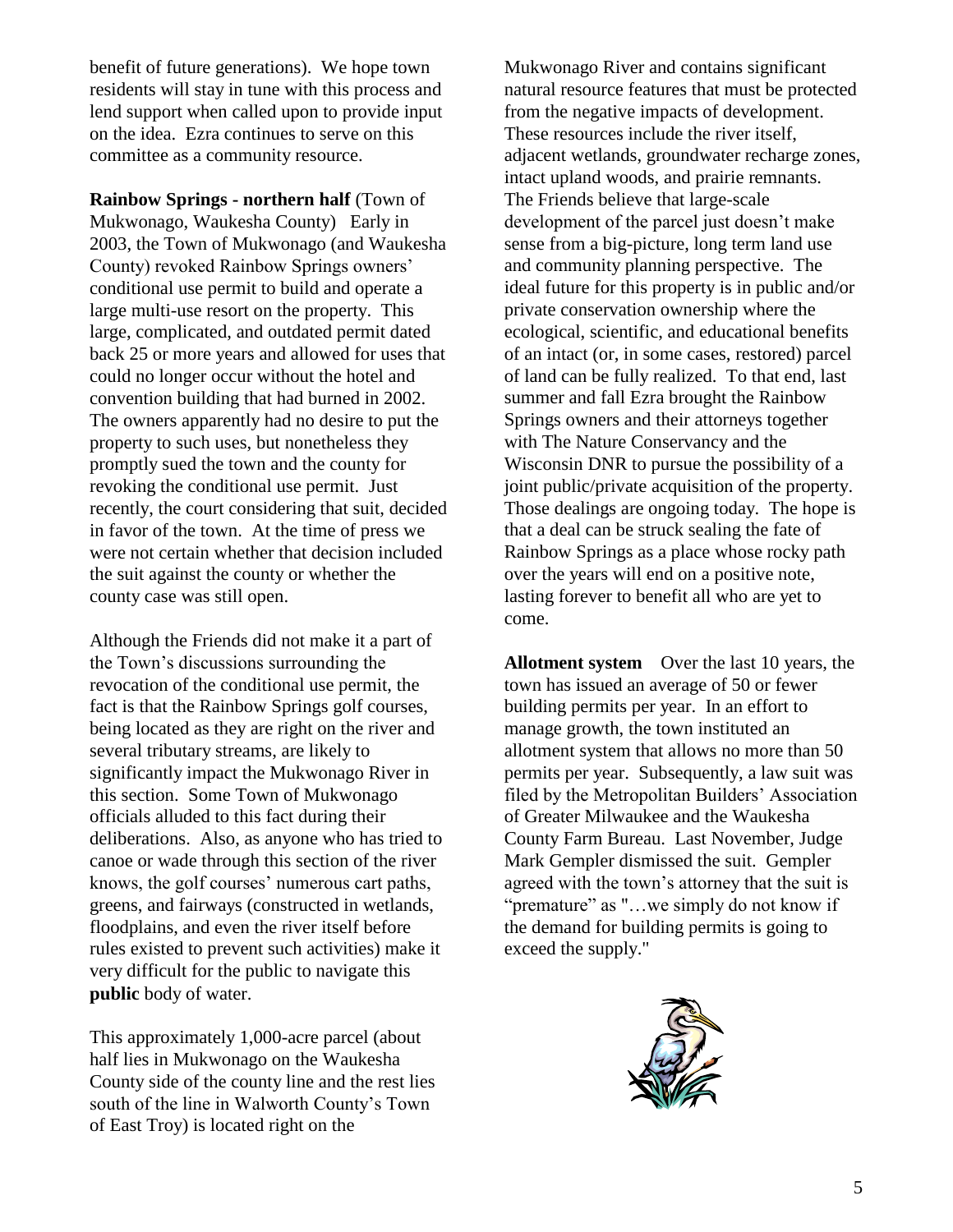### **Town of Eagle**

**McAdams residential development** (off of Markham Road between the Village of Eagle and Hwy. LO) At the request of neighbors, Ezra jumped into the controversy surrounding the development of this approximately 70-acre parcel, which contains several important natural features including two kettle wetlands, Blanding's Turtle habitat, kittentails (a state threatened plant), and high potential for groundwater recharge given the landscape and soil types.

Local developer Tom McAdams suggests that he initially brought in a conservation-style plan for the property. By the time we got involved, the plan had morphed into a "cookie-cutter" subdivision where the parcel would be carved up into mostly 3-acre lots and a couple of larger ones in the hilly area where suitable building locations would be hard to come by. The town's planning commission and board seemed to be pushing for a move in this direction.

Ezra spoke at the public hearing on the proposed rezoning of the land and brought up the idea of doing a conservation subdivision here with clustered smaller lots in the area suitable for development and common open space for the parts of the land that would be better left undeveloped. The Town of Eagle also heard negative feedback from nearly every neighbor adjacent to this property (15 or 20 people). They cited concerns over traffic impact, destruction of their views, concerns about runoff, and other environmental issues. The town slowly warmed to the conservation subdivision idea, and the developer opened up to it quite readily. Ezra worked with the developer and his engineers to re-design the development as a conservation subdivision.

Through this process, the developer became more aware of the importance of the Mukwonago River watershed and the concerns of the neighbors. The neighbors became more

aware of what level of development was right for the site (beyond what may have spoiled the views they had come to enjoy). The town even made a change to its policies so that conservation-designed subdivisions can be created elsewhere when they are the logical alternative given site conditions. The redesign was, more or less, acceptable to all concerned and a protracted battle was avoided.

Developments like these (from the Gateway in Village of Mukwonago to Rainbow Springs in the Town of Mukwonago to the Village of Eagle's new water supply well in the Town of Eagle) raise the important point that each of the municipalities located within the Mukwonago River watershed is in need of a comprehensive plan (either created from scratch if one does not exist or updated if there is an existing master land use plan).

Wisconsin's Smart Growth comprehensive planning law (passed in 2000) gives all Wisconsin communities until January 1, 2010 to have in place a comprehensive plan that guides land use and related decision-making. Some of our local communities have been dragging their feet and making excuses as to why they won't begin the planning process. It is up to citizens to hold their feet to the fire and see that they pursue this important exercise. Planning done right will include all citizens in the decision-making process so that the outcome reflects the desires of all those who have a stake in the future development of the area. Let's work together to put the pressure on our elected officials to do the right thing and plan for the future now rather than in a rushed, last-minute approach just before the 2010 deadline.

**Highway LO / Jericho Creek bridge project** This was another County DOT project which had the potential to do severe damage to Jericho Creek, the largest tributary to the Mukwonago River. [Note: Much of Jericho Creek is classified as a coldwater trout stream as it supports several coldwater species including creek chub, longnose gar, and native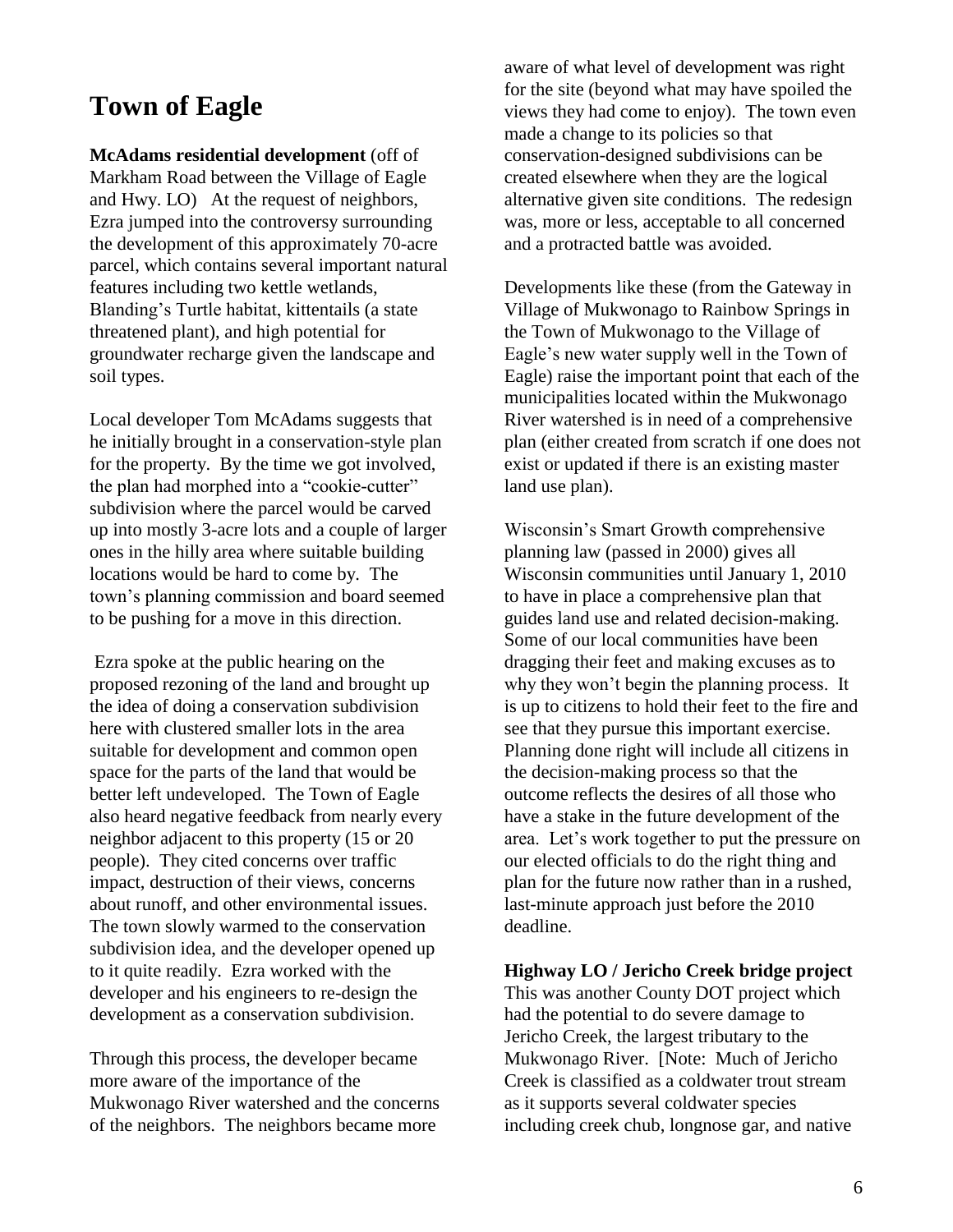brook trout (in contrast to the non-native brown trout stocked by the DNR on the Mukwonago – an issue for the Friends)]. Given the importance of Jericho Creek to the river, we once again petitioned the Waukesha County DOT to bring the environmental aspects of this project to the top of their priority list. This project was more dicey than the Hwy ES work as the stream needed to be re-routed during the rebuilding of the bridge. While the environmental protections on this project were not perfect, they were, we believe, adequate. The Highway LO bridge project was subject to the same "gully-washer" storms last June as the Hwy ES project. Some erosion occurred and sediments entered into the stream, but to the best of our knowledge, no long term damage was done to the stream.

It should be noted, however, that as a cost saving measure, the DOT installed a "box culvert bridge (a big hollow concrete box) rather than a more river-friendly clear-span bridge (which would have kept all man-made structures out of the river). A clear-span bridge would have allowed Jericho Creek much more freedom of movement than a big concrete box (rivers need to be allowed to move around some, as do fish). We wish we had known more about these things before the project began and had raised these concerns during the planning stages. At any rate, there continues to be a problem with the sizing of the box culvert, one that we hope can be easily corrected. The culvert is so wide (and water levels are thus so low) that we're not certain that fish can swim upstream beneath the new bridge. We are hopeful that the DOT will address this issue (perhaps by partitioning the stream so it only flows through half of the box culvert during normal flow, where the other half would be used during high flows). If the DOT doesn't resolve this issue, we may need to apply some pressure on them. We'll be asking for your help on this if and when the time comes.

Thanks to "Friends" Barb Holtz, Pam Meyer and Tom Day and to the DNR's Maureen Millman for their vigilant monitoring of this

project! Also, we appreciate the efforts of Kevin Yanny of the County DOT, although he still needs to address the fish passage issue.

The next highway project we will have to deal with will probably be the Highway 59 reconstruction project (in the immediate vicinity of the headwaters of Jericho Creek just west of downtown North Prairie).

**Eagleville School donation** Once again we'd like to extend our heartfelt appreciation to Eagleville Elementary's  $5<sup>th</sup>$  grade teacher Bruce Sturm and the wonderful children of Eagleville School for their cash donation to our water quality preservation efforts last June! Anyone who doubts what a committed group of hardworking individuals can accomplish need only look at the example set by these kids and their tireless leader to be reminded that the sky is the limit.



## **Town of East Troy**

**Rainbow Springs - southern half** (Town of East Troy, Walworth County) Ezra and Nancy worked with the Town of East Troy on the proposed rezoning of some parts of the southern half of this parcel last summer. The owners wanted to change the remaining "agricultural" zoning to "residential," with the aim of making a 150+ home development possible. Due to several factors, including soil limitations for suitable septic systems and the potential for significant environmental and community impacts, the town unanimously turned down this rezoning proposal. We feel the town used a good combination of scientific considerations and common sense in their rationale to turn down this proposal. Keep up the good work, town officials!

## **Miscellaneous**

**Village of Eagle/East Troy wells** At the request of the Nature Conservancy, University of Wisconsin Researcher Jean Bahr and her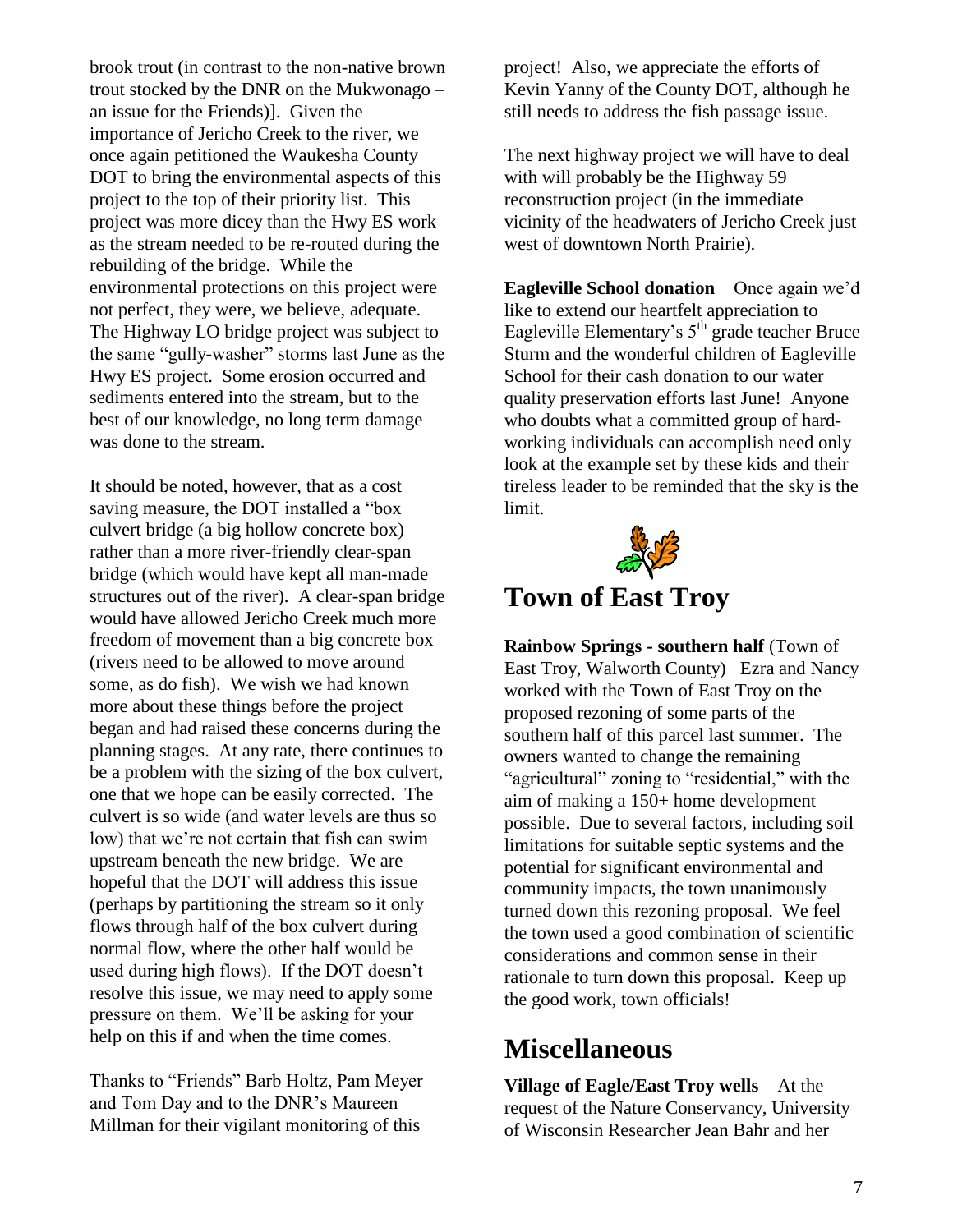graduate students have begun a research project aimed at enhancing our understanding of the complex groundwater system found in this part of the state and specifically increasing our understanding of the impacts likely to result from new municipal water supply wells like the controversial ones proposed this past year by the Village of Eagle and the Village of East Troy. The study will yield useful information on the Eagle well's impact on the Mukwonago River, Lulu Lake and the high quality wetlands found in that part of the watershed. Professor Bahr has also agreed to look into the environmental effects of the proposed Village of East Troy high capacity well on Lake Beulah, its associated wetlands, and the Mukwonago River tributary downstream. The Friends were overjoyed to learn of Professor Bahr's research.

These large-scale groundwater withdrawal issues have been very contentious and emotional for all involved, and the bottom line is that we need a better scientific understanding of the situation in order to be able to make the best decisions. Professor Bahr's research findings will help everyone involved to separate fact from fiction in these proposals so that we can move ahead with better-informed, comprehensive decision-making.

#### **Outdoor Wisconsin on PBS features**

**Mukwonago River** Twice each in late February and early March, Dan Small's "Outdoor Wisconsin" program on PBS ran programs featuring ten-minute segments on the Mukwonago River. We asked for and helped arrange these episodes, and in our opinion they turned out excellent! Several segments of the programs were taken directly out of the Friend's 2002 video "Glacial Refuge: The Phenomenally Diverse Mukwonago River." Outdoor Wisconsin's interest in the river and their use of parts of our video is a testament to the river's importance.

We are hoping that these programs will be rerun in fall so that we have more time to get the word out to people in the area who may be interested in watching.

In the meantime, if you'd like to borrow one of the VHS tapes that we copied from the broadcasts, let Nancy know. Call her at (262) 782-8876. If interest dictates we could have more made. And, if you haven't already seen the original "Glacial Refuge…" video, check it out from your local library (in Eagle, Mukwonago or East Troy) or contact Nancy to purchase a copy.

#### **Mukwonago River Watershed Initiative**

Ezra continues to be involved with the Mukwonago River Watershed Initiative, attending the group's monthly meetings and playing an active role in its ongoing activities. The Initiative's current big project is helping the UW-Extension and some professors from UW-Madison to organize a groundwater symposium aimed at watershed area municipal officials and staff. That event is to be held in the area sometime this summer. Citizens will, of course, be invited to join as well. Watch for more on this in the near future from us and possibly even in your local papers.

#### **Act 118 (The Regulatory Reform Act)** A controversial bill passed the legislature this past fall and was signed into law by the Governor in

the early part of the year. The bill aimed to streamline the process by which property owners' and developers' waterway permits are considered by DNR. To put it that way is being overly nice. The truth is that special interest lobbyists and a handful of influential antienvironment legislators wanted to gut DNR authority over these kinds of activities that take place in or adjacent to public rivers and lakes across the state.

Thankfully, statewide and local conservation groups worked with the Governor and the legislature to fix up some of the worst parts of the initial bill. The end result is that the requirements have changed for many activities in or along lakes and streams, such as grading, dredging, filling, the placement of rip-rap for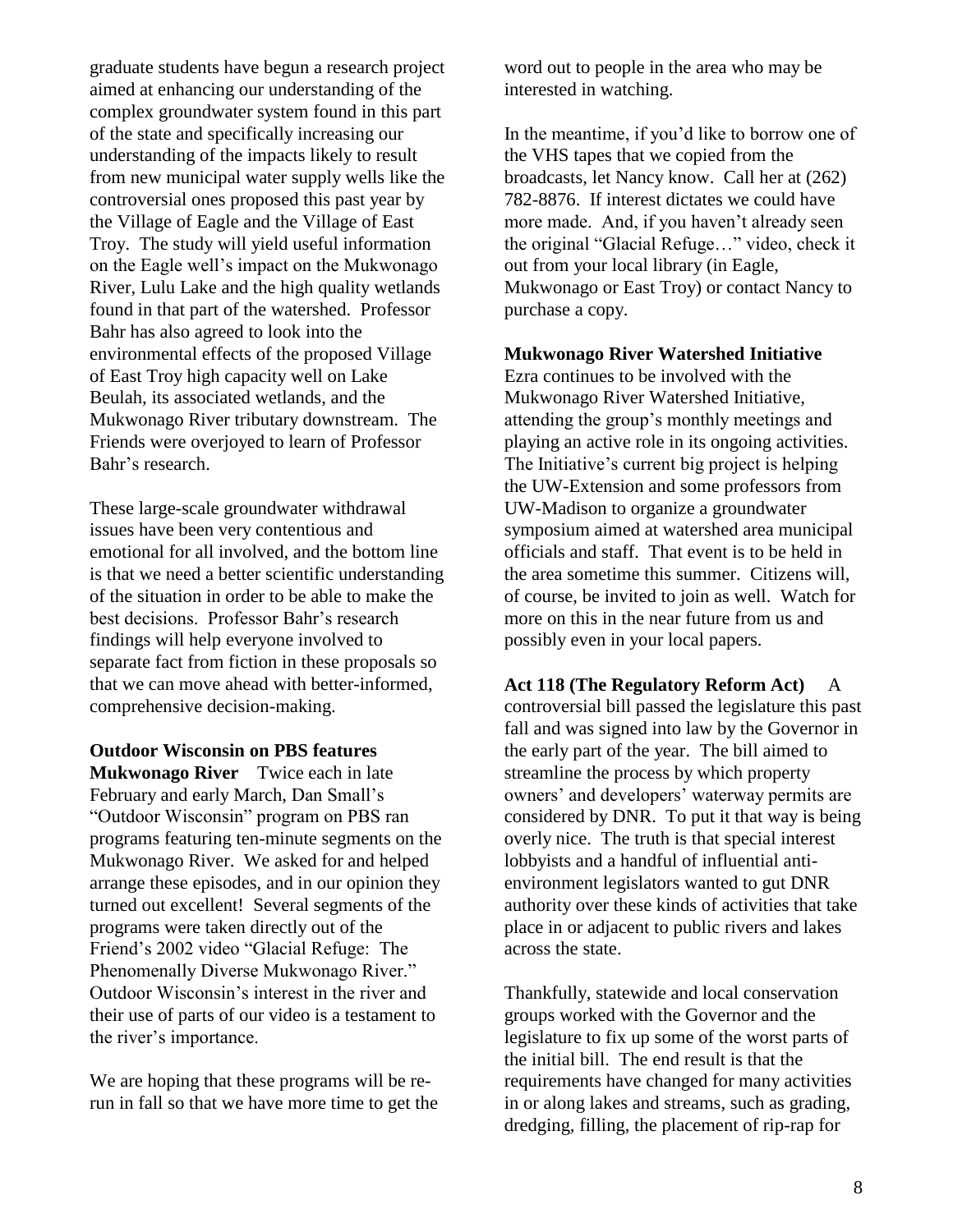shore protection, etc. Some activities that formerly required individual permits from the DNR are now exempt from that requirement, while other activities are now subject to what's known as a general permit. Thankfully, the final bill included language indicating that designated high quality water bodies would not be subject to the streamlined procedures in all cases – i.e., they would continue to receive a high level of DNR scrutiny to ensure no degradation will occur.

The Mukwonago, with its Exceptional Resource Water and Outstanding Resource Water designations as well as its Class II Trout Stream designation, will thus continue to be protected by a higher level of DNR attention. As we have learned, though, these processes are only as good as we concerned citizens make them, so the Friends will continue to monitor all potentially harmful projects in the watershed as closely as we can. This new law affects those of you who own waterfront property, and it affects the developers we often find ourselves working with.

Our hope is that the net result isn't a reduction in protections for our waters. We will probably report back on this major legislative change again. Meanwhile, we ask that all of you help us by serving as eyes and ears on the ground, watching what happens along the river and the area lakes. Let us know and let the DNR know if you see anything that does not seem kosher. If you're curious about whether a permit is required for an activity you'd like to pursue or that you see someone else doing, refer to the DNR web-page

[http://www.dnr.state.wi.us/org/water/fhp/water](http://www.dnr.state.wi.us/org/water/fhp/waterway/index.shtml) [way/index.shtml](http://www.dnr.state.wi.us/org/water/fhp/waterway/index.shtml) or call a DNR Water Management Specialist. For our area, that is Pam Schense at 262-574-2136. Bob Wakeman at 262-574-2149 may also be able to help.

#### **State groundwater quantity legislation**

In February 2004 the Friends Co-Directors attended a Madison legislative hearing on a bill which would place restrictions on high capacity wells that pump significant amounts of

groundwater across the state (Ezra was there in his capacity at the Wisconsin Association of Lakes (WAL), his day job, and Nancy was there to represent the Friends). Two drivers behind this bill were the proposed Perrier bottled water plant in central Wisconsin a couple years back and the over-pumping of the aquifers in Southeastern Wisconsin and the Green Bay / Fox River Valley metropolitan area. One of the bill's co-sponsors was area legislator Neal Kedzie, the 11<sup>th</sup> District Senator from Elkhorn whose district covers parts of the watershed and who serves as Chair of the Senate Environment and Natural Resources Committee. The bill made it through the legislative session alive and was signed into law by the Governor on Earth Day in April.

Conservation groups call the bill an excellent start, though they're quick to point out that it is not yet the comprehensive groundwater quantity legislation Wisconsin will need to prevent major groundwater-related problems from occurring. An example of the bill's shortcomings is the fact that the East Troy Village well proposed to be built on the shores of Lake Beulah (on the south side of the watershed) is not a well that would be regulated by the new law. Only certain wells that are placed in close proximity to a limited number of the highest quality surface water resources in the state will be covered. Ezra pointed this problem out at the legislative hearing as he had worked in his capacity at WAL with their member groups--the Lake Beulah Protective and Improvement Association and the Lake Beulah Management District--to try and get the issue addressed. Unfortunately, it was too late for any significant changes to be made to the law. We will continue to watch this law and report to you on what's happening. We will also continue to be involved in any high capacity well proposals that come along in the watershed, since these clearly have significant potential to impact the river and watershed residents negatively if done incorrectly.

**Speakers bureau** Over the last year we've done presentations on the Mukwonago River to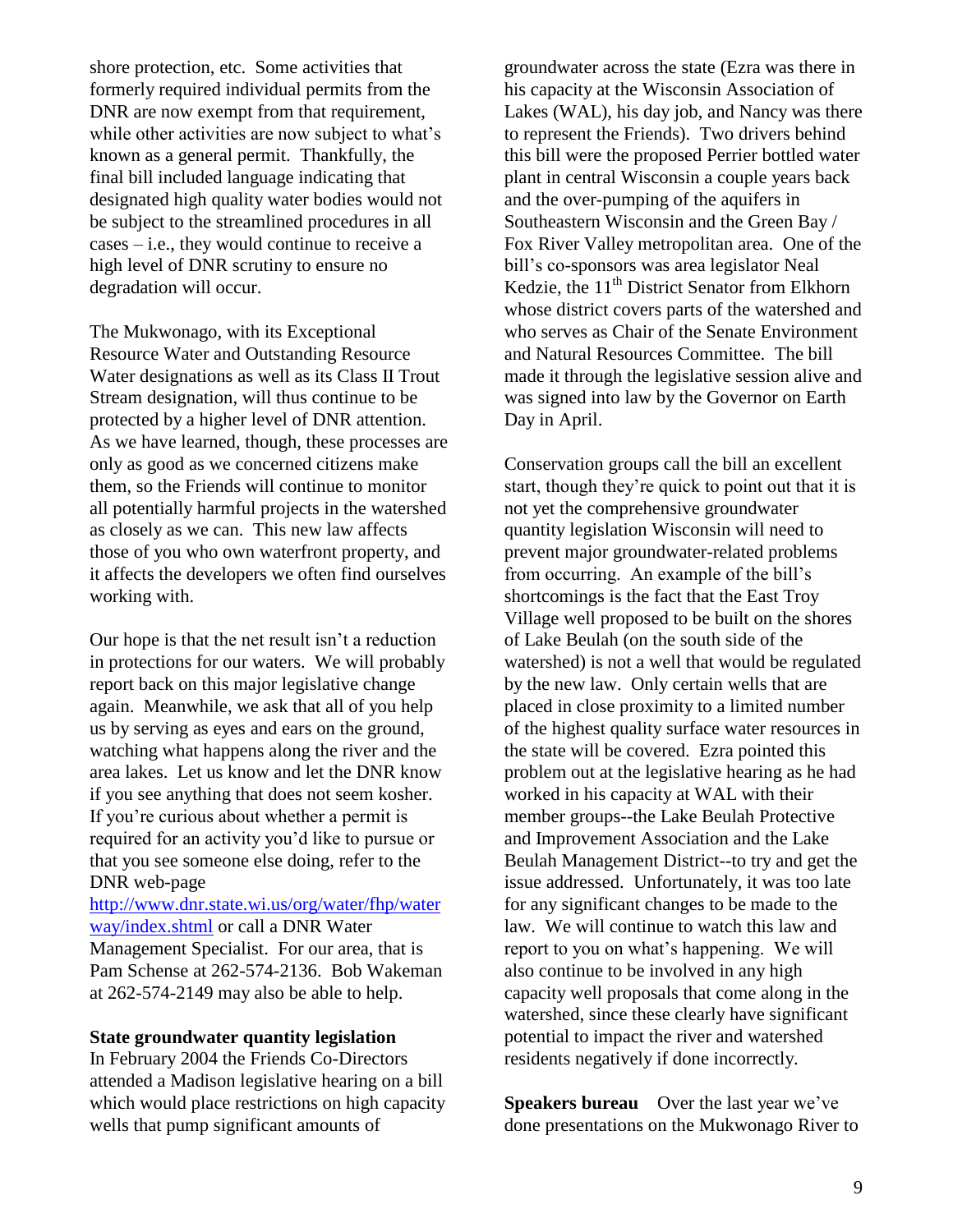our friends at the Mukwonago Lions, Mukwonago Rotary, United Nations of Waukesha and the Board of Directors of the Waukesha County Land Conservancy. The "Glacial Refuge" video usually plays a major role in these informational presentations. Overall, the information that we've conveyed has been very well received. If you would like a speaker for your group or forum, please let us know. Call Nancy at (262) 782-8876 or Ezra at (608) 843-3972.

**Mussel expert lost?** In February of this year we became aware of the fact that our good friend and trusty mussel adviser, Lisie Kitchel from the DNR's Bureau of Endangered Resources, was in danger of being laid off due to the state's budgetary shortfalls. The loss of Lisie would be a huge blow to our efforts to preserve the aquatic life (especially the mussels) of the Mukwonago River. She has always gone beyond the call of duty in her work to protect these under-respected little critters. Last year, for example, she spent several nights in the Mukwonago area and days out in the stream monitoring the village's project to run sewer and power lines under the channel of the river in the vicinity of the 83 bypass bridge. She was ready to spring into emergency evacuation plan action if anything had gone awry with the boring under the river! We wrote a letter to the Bureau of Endangered Resources pleading for the retention of Lisie and her position. Please join us in keeping our collective fingers crossed.

**Eagleville Elementary School's new charter school status** Over the past year, parents, teachers, and administrators from the Mukwonago Area School District have sought charter school status from the state for the Eagleville School, located on the bank of Jericho Creek and the shore of Eagle Spring Lake in the Town of Eagle. In the fall, they were granted that status. A major focus of the new charter school's curriculum and related activities is to be environmental science and stewardship. What better place for them to be than the Mukwonago River watershed! And,

how lucky are all of us in the watershed to have this great group of kids, parents, and teachers working with us as partners in our work! Congratulations, Eagleville!

**Friends' incorporation** This spring the Friends found a pro-bono attorney willing to help us incorporate under state law. We are nearly through this process. After we incorporate, we will likely pursue tax-exempt nonprofit status with the IRS.



#### **Wish list**

- To get the owners of the existing Wal-Mart store in the Village of Mukwonago to retrofit better stormwater control / treatment structures to replace the failing retention pond they've got now.
- We also understand that the car wash on Hwy 83 is allowing a slow steady stream of detergent to get into the river, especially during busy times. Does anyone know who we could contact from these two facilities who might be sympathetic to our concerns? If so, please call Nancy at (262) 782-8876.

#### **Concluding thoughts**

*There you have it – we did not fall off the face of the earth. We just lost contact with you for a while because we were too darn busy to produce another newsletter. We expect to continue working toward the preservation of this outstanding stream, but we can't do it without your support. Please take a moment to renew your membership to the Friends or to make a special donation. We could not possibly have taken on several of the year's projects-- especially those attorney's and engineer' fees-- without YOUR help.* 

*Thank you, and we'll see you out in the watershed or on the river! -- Nancy and Ezra*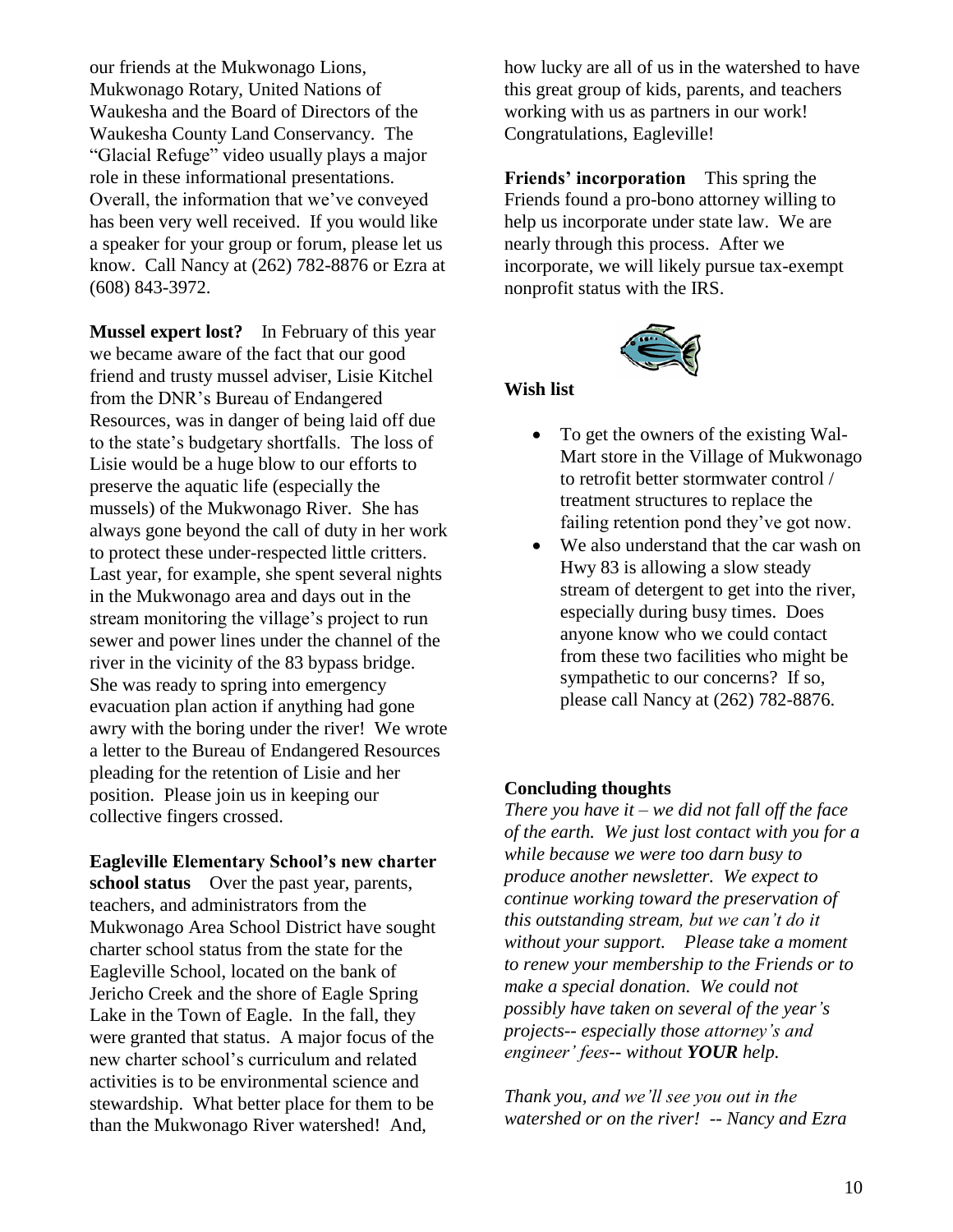## **PLEASE JOIN THE FRIENDS OF THE MUKWONAGO RIVER**

**Now is the time to join the Friends of the Mukwonago River or renew your membership! The river continues to face many threats from proposed and pending developments throughout the watershed.** 

**As we work to provide a voice for the river in the planning and decision-making processes surrounding these projects, we need to hire experts to help us make the case for win-win solutions that will allow sensible development to occur while protecting the Mukwonago River.** 

**We also plan to pursue federal, tax-exempt non-profit status so that we may be eligible in the future for certain federal and state grants as well as charitable donations.** 

**Your membership fee for the coming year will help us to have the financial wherewithal to be able to do these important things.** 

Please join now at the level that's appropriate for you. Just fill out the form below and mail it and a check to:

Friends of the Mukwonago River, P.O. Box 145, Mukwonago, WI 53149-0145

\_ \_ \_ \_ \_ \_ \_ \_ \_ \_ \_ \_ \_ \_ \_ \_ \_ \_ \_ \_ \_ \_ \_ \_ \_ \_ \_ \_ \_ \_ \_ \_ \_ \_ \_ \_ \_ \_ \_ \_ \_ \_ \_ \_ \_ \_ \_ \_ \_ \_ \_ \_ \_ \_ \_ \_ \_ \_ \_ \_ \_ \_ \_ \_ \_ \_ \_ \_ \_ \_ \_ \_ \_ \_ \_ \_ \_ \_ \_ \_

#### **Please sign me up as an annual member of the Friends of the Mukwonago River:**

I would like to join the Friends of the Mukwonago River at the level indicated below:

Friend  $(\$25)$  Defender  $(\$35)$  Guardian  $(\$50)$  Steward  $(\$100)$  Sustainer (> $\$100$ )

Note: Memberships of \$25 or more receive a copy of our "Glacial Refuge" video

Memberships of \$35 or more receive a Friends t-shirt (indicate S, M, L, XL)

Memberships of \$50 or more receive a video and t-shirt (indicate S, M, L. XL)

 $\Box$  I do not need a gift at this time.

| Name:                  |                                                                                                                                 |
|------------------------|---------------------------------------------------------------------------------------------------------------------------------|
|                        |                                                                                                                                 |
| City, State, Zip Code: |                                                                                                                                 |
|                        | E-mail:<br><u> 1989 - Andrea State Barbara, amerikan personal di sebagai personal di sebagai personal di sebagai personal d</u> |

□ Please indicate here if you'd prefer an email newsletter in the future.

## **Thank you!**